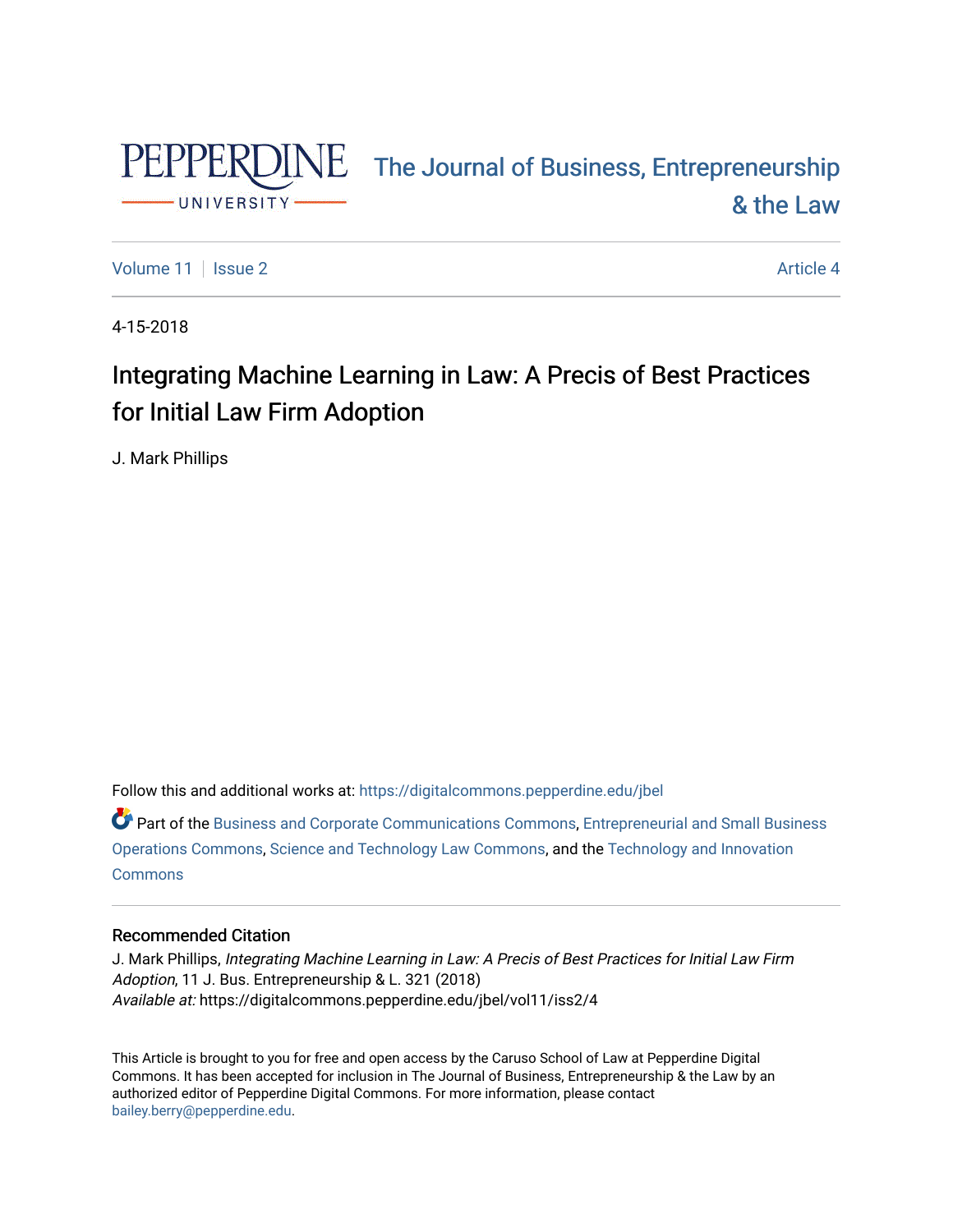### **INTEGRATING MACHINE LEARNING IN LAW: A PRÉCIS OF BEST PRACTICES FOR INITIAL LAW FIRM ADOPTION**

J. MARK PHILLIPS, PHD, JD/MBA BELMONT UNIVERSITY, JACK C. MASSEY COLLEGE OF BUSINESS

#### *ABSTRACT*

*Much of the mystery surrounding machine learning lays not just in how it functions, but in how it is applied. This is especially true in the field of law, where the*

Mark is an Associate Professor of Entrepreneurship at Belmont University's Jack C. Massey School of Business and serves on the advisory board of Raiven, a machine learning start-up serving the healthcare and legal industries (www.raivenlegal.com). He received a JD/MBA from New York University and holds a PhD in Entrepreneurship and Professional Service Firm Management from George Washington University. The author would like to thank the editorial staff of JBEL, with specific thanks to Melissa Griffin for her professionalism and support.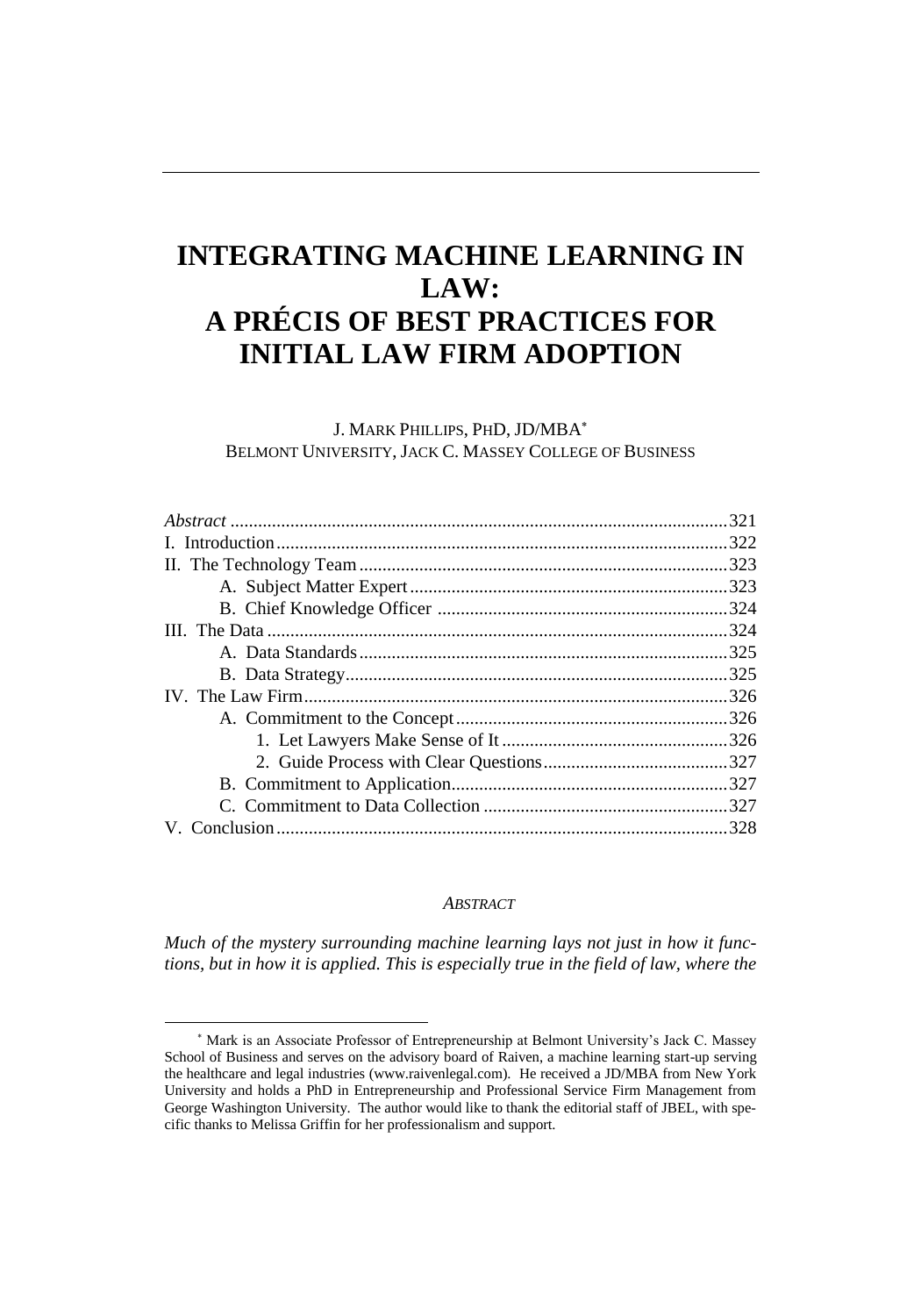*implementation of artificial intelligence has lagged other fields. This précis distills best practices of machine learning implementation and applies them succinctly to the unique environment of law. Guiding principles and considerations are provided for the technology team, the nature of law firm data, and the commitment level of the adopting law firm.*

#### I. INTRODUCTION

Machine learning<sup>1</sup> is often referred to as a "black box" due to the mystery surrounding how such platforms function.<sup>2</sup> The platform digests massive amounts of data on one side, and then produces meaningful correlations and predictions on the other with little explanation of what happens in between. Even the data scientists creating such platforms may have difficulty describing the *exact* manner in which results are produced.<sup>3</sup>

To some extent, the integration of machine learning platforms into daily legal practice and law firm management also presents a black box. Innovators of machine learning technology often dazzle law firm leaders with the predictive capabilities and detailed features of their system, yet the manner in which such technology can be integrated in the daily practice of law and law firm management remains an open question. For instance, a platform may be able to turn a host of variables into exceptionally precise legal cost estimations for a litigation matter, but how do attorneys collect and input such data in the course of their daily practice (such as during client intake and throughout case discovery)? And how do attorneys utilize and present such information to clients? Do they fully disclose platform predictions or edit them to align with their own assessments?<sup>4</sup>

These questions along with a host of others present challenges in the assimilation of machine learning in law. Relative to other fields, the legal industry lags in the early adoption of technology,<sup>5</sup> and the critical question of *implementation* overrides any of the promised benefits that such technology offers.

Considerable work has been done on the topic of implementing machine learning, but relatively little addresses the unique context of a law firm. Law firms stand apart from both traditional businesses and other professions in important

<sup>&</sup>lt;sup>1</sup> Machine learning may be defined as computer algorithms that have the ability to learn, in a functional sense, or improve in task performance over time. For a discussion of machine learning, see Harry Surden, *Machine Learning and Law*, 89 WASH. L. REV. 87 (2014).

<sup>2</sup> Vijay Pande, *Artificial Intelligence's 'Black Box' Is Nothing to Fear*, N.Y. TIMES (Jan. 25, 2018), https://www.nytimes.com/2018/01/25/opinion/artificial-intelligence-black-box.html.

<sup>&</sup>lt;sup>3</sup> KIMBERLY NEVALA, THE MACHINE LEARNING PRIMER 23 (2017), [https://www.sas.com/con](https://www.sas.com/content/dam/SAS/en_us/doc/whitepaper1/machine-learning-primer-108796.pdf)[tent/dam/SAS/en\\_us/doc/whitepaper1/machine-learning-primer-108796.pdf.](https://www.sas.com/content/dam/SAS/en_us/doc/whitepaper1/machine-learning-primer-108796.pdf)

<sup>4</sup> There is the further question of how this information impacts client expectations, but that question lies beyond the scope of this particular paper.

<sup>5</sup> For a discussion of the reasons underlying the hesitancy to adopt legal technology, see *Selling Innovation to Law Firms*, THE PRACTICE (Jan. 2015), https://thepractice.law.harvard.edu/article/selling-innovation/.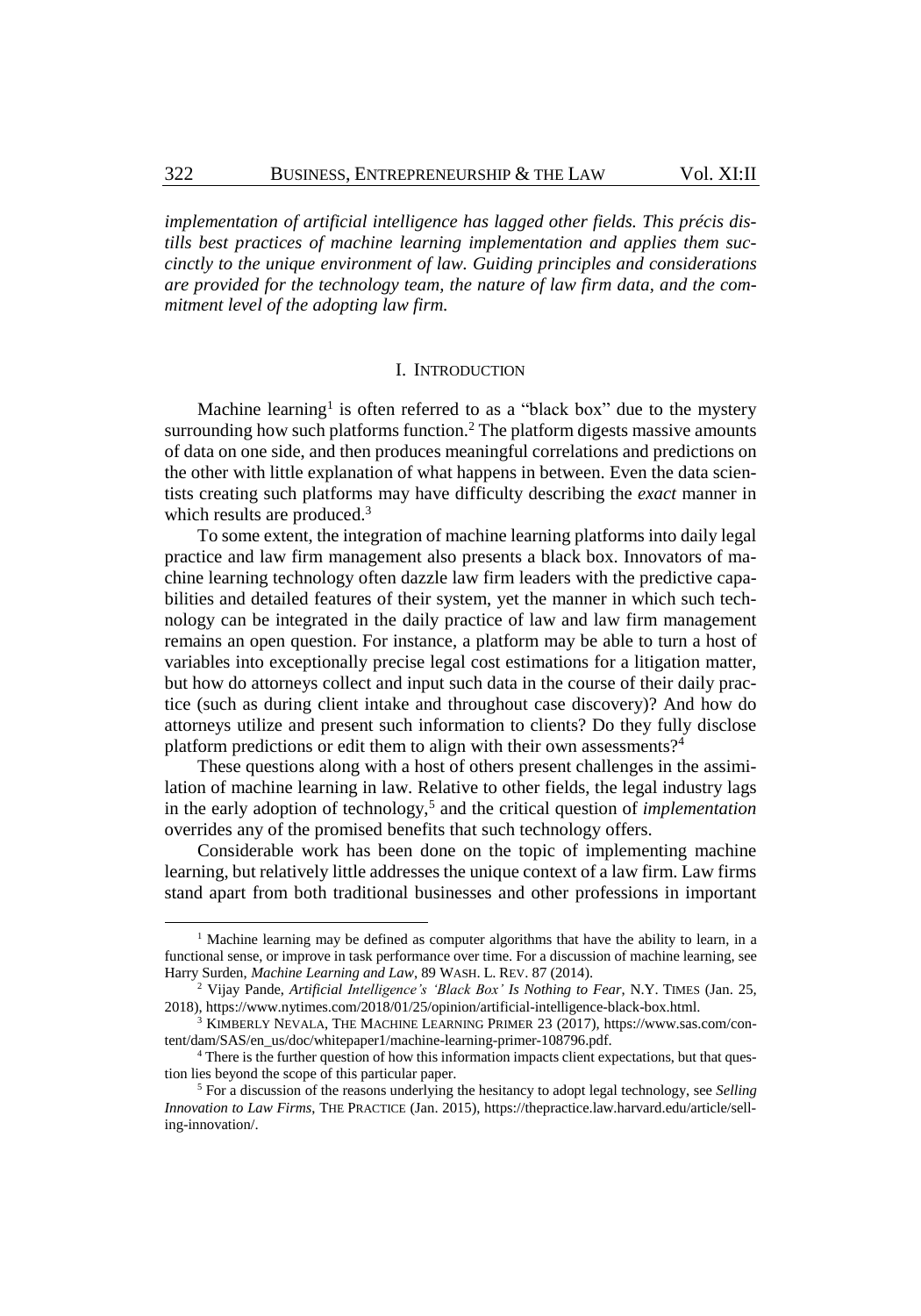ways (look no further than the fact that increased efficiencies gained by technology may equate to less time spent—or less billings—on a matter and ultimately fewer profits).<sup>6</sup>

With this distinctiveness in mind, I discuss some best practices for adopting machine learning with a specific focus upon the legal industry. In doing so, I draw upon the work of Kimberly Nevala, whose primer on machine learning illuminates several best practices and considerations for businesses.<sup>7</sup> Using these as a starting point, I synthesize several points and apply them to the unique law firm context. These points fall into three distinct categories: The Technology Team, The Data, and The Law Firm.

#### II. THE TECHNOLOGY TEAM

The successful implementation of machine learning in law firms requires not just exceptional technology, but the exceptional interpretation of that technology and application to legal practice. As Nevala astutely notes, "[s]uccessful organizations have the analytic infrastructure, expertise and close collaboration between analytics and business subject matter experts."<sup>8</sup> As such, finding a knowledgeable data scientist or technology firm is just the beginning.<sup>9</sup> At least two other roles are necessary to effectively implement machine learning—the subject matter expert and the chief knowledge officer.<sup>10</sup>

#### *A. Subject Matter Expert*

The technology firm providing the machine learning platform should complement their data science team with subject matter experts in the particular business context in which the platform is being applied.<sup>11</sup> Put simply, a law firm should expect their tech provider to have an attorney on their staff whose *sole* responsibility is to interface between the law firm and the technology.<sup>12</sup> In that vein, the technology provider must endeavor to understand the firm's guiding analytical concerns and questions, assist them with the organization and "munging" of the law firm's data, and translating between the data science team and the law firm leaders.<sup>13</sup>

l

<sup>6</sup> *Id.*

<sup>7</sup> Nevala, *supra* note 4.

<sup>8</sup> *Id*. at 30.

<sup>9</sup> *Id.* at 34.

<sup>10</sup> *See* O'Grady, Jean P. *Knowing Value: The Rise of the Law Firm Chief Knowledge Officer*, PRAC. INNOVATIONS (Oct. 2017), http://static.legalsolutions.thomsonreuters.com/static/images/newsletters/ pracinno/Oct17\_PracticeInnovations.pdf.

<sup>11</sup> *See* Nevala, *supra* note 4.

<sup>12</sup> *See* O'Grady, *supra* note 11.

<sup>13</sup> *See* Geoff Boushey, *Data Munging with Python, SQL, and Excel*, WE WROTE THIS (Sept. 27, 2016), https://blogs.library.ucsf.edu/ckm/2016/09/27/data-munging-with-python-sql-and-excel/. The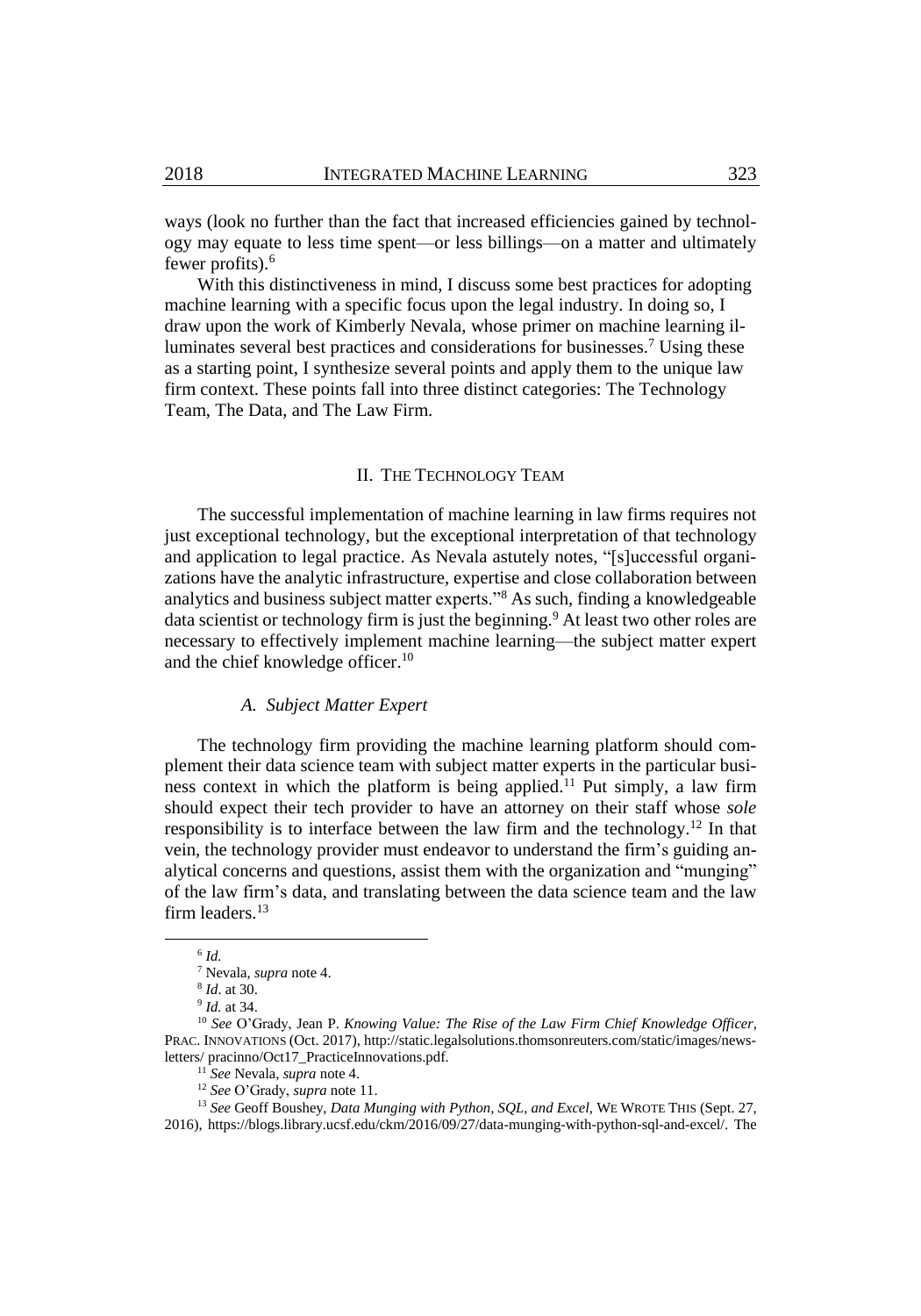Ideally, the legal subject matter expert should be more than just an experienced attorney, but rather an attorney who has also worked in Big Law and has additional training in technology and innovation.<sup>14</sup> Given the aforementioned mystery surrounding the true innerworkings of some aspects of machine learning, such an individual can play a vital role in not only ensuring the effective analysis of data, but also the explanation of the *underlying meaning* of the data and the management of mutual expectations of all involved.

#### *B. Chief Knowledge Officer <sup>15</sup>*

Law firms have begun to realize the importance of managing their vast troves of data and knowledge, and in response have developed professional teams devoted to their management and analysis.<sup>16</sup> At the helm of such teams is the chief knowledge officer, who attempts to preserve and utilize all available firm data to enhance the effectiveness of a law firm's practice.<sup>17</sup>

A chief knowledge officer provides the technology team with principal questions of interest that guide the application of machine learning.<sup>18</sup> She also cleans, organizes, and provides the necessary data for analysis, and acts as the primary interface between the technology team and the practicing attorneys with whom she works.<sup>19</sup>

Although a veritable army of individuals may work to support the successful implementation of machine learning in law, the subject matter expert on the technology side and the chief knowledge officer on the law side play essential roles in determining an effective long-term engagement.<sup>20</sup>

#### III. THE DATA

The sheer volume of data that law firms now compile is matched only by that data's growing complexity.<sup>21</sup> Law firm data is often messy because, in addition to

term "munging" may informally refer to the transformation of raw "messy" data into a more useable, digestible format. *Id.*

<sup>&</sup>lt;sup>14</sup> Assuming that the client is a medium to large law firm, as is most often the case with the current adoption of machine learning platforms.

<sup>&</sup>lt;sup>15</sup> This particular title is highlighted here for simplicity, but the role described herein may be played by individuals holding a wide array of titles, such as Chief Technology Officer, Information Technology Manager, etc. In addition, such experts may hold no formal title at all, but may simply be the default technical expert of the firm.

<sup>16</sup> *See* O'Grady, *supra* note 11.

<sup>17</sup> *Id.*

 $18$  *Id.* 

<sup>19</sup> *Id.*

<sup>20</sup> Nevala, *supra* note 4.

<sup>21</sup> Mary E. Egan, *Law Librarian? Try Chief Knowledge Officer; Our Annual Survey Shows That in an Era of Digital Change, the Job of Law Librarian is Evolving Rapidly*, THE AM. LAWYER (June 30, 2017, 9:33 AM) (quoting American Association of Law Librarians' President Greg Lambert, "[i] think firms are understanding that we have more information at our disposal than ever before").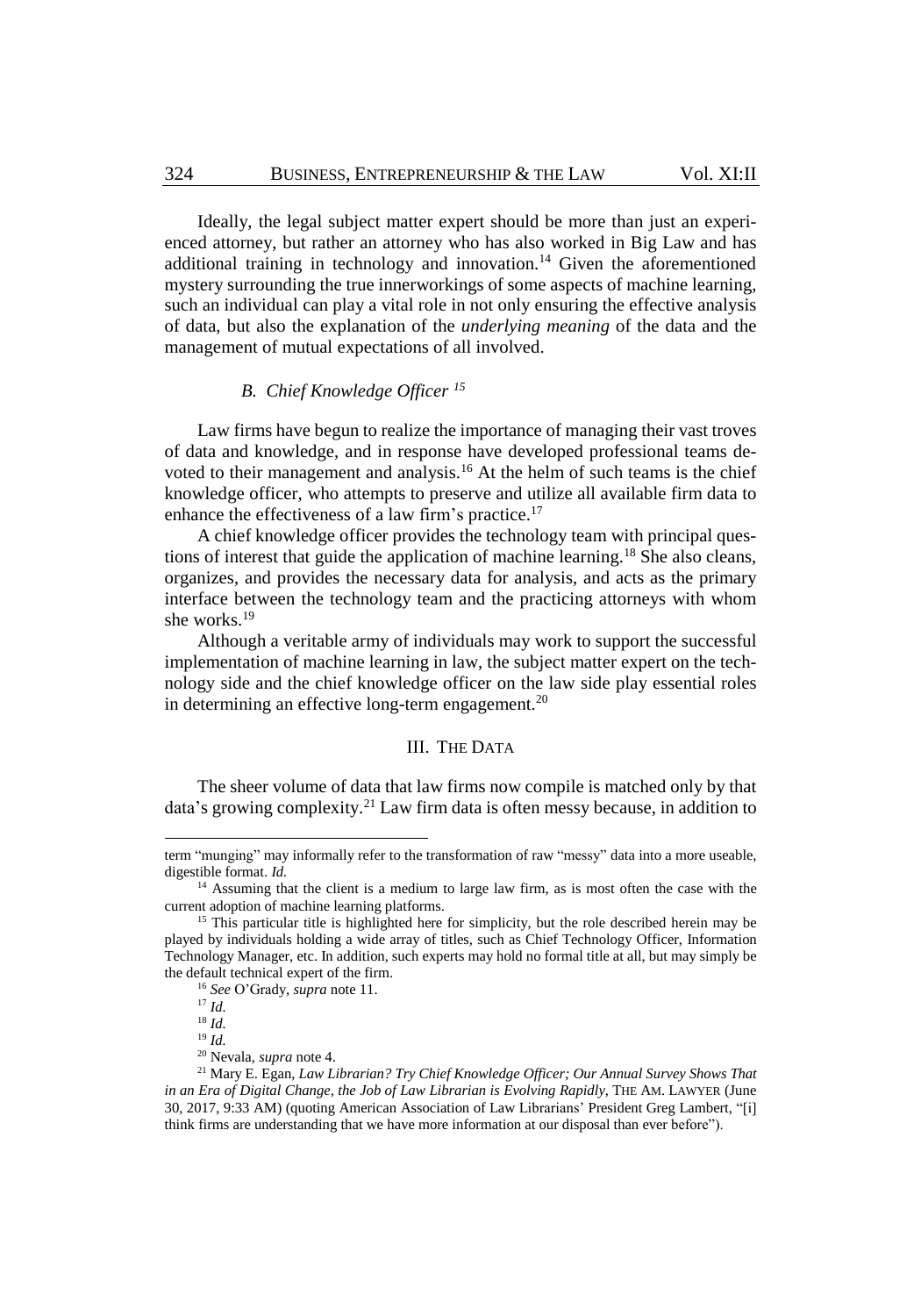traditional numerical data, there exist vast amounts of qualitative data that must be organized and translated into a format comparable with machine learning platforms.<sup>22</sup> The quantity, quality, and nature of data often play an equally critical role in the success of a machine learning platform.<sup>23</sup> With this in mind, two key practices bear noting.

#### *A. Data Standards*

First time initiates to machine learning often feel reservations about the quality of their data.<sup>24</sup> Yet, as Nevala notes, "developing a functioning machine learning system is an iterative process that is part art and a lot of science."<sup>25</sup> While intuition would suggest that larger, cleaner data sets are always better, the real key is whether the data is adequate to address (1) the guiding question of interest, and (2) the power and complexity of the algorithm underlying the platform.<sup>26</sup> These two considerations are best determined through the thoughtful interaction between critical players highlighted in the prior section on a case-by-case basis.<sup>27</sup> Ultimately, regardless of the size, complexity, or technological adroitness of a law firm, knowledge managers should feel confident approaching the use of machine learning because nearly every meaningful application of such technology is bespoke.<sup>28</sup>

#### *B. Data Strategy*

Law firms must develop a strategy for collecting and organizing data. This statement would be an oversimplified truism if uttered in any field other than law, but many in the legal field continue to resist a full-scale data strategy.<sup>29</sup> Successful data strategies include detailed considerations of data storage, organization, and security.<sup>30</sup> The details underlying such considerations are beyond the scope of this précis, but one of the key elements is the manner in which such data is compiled. $31$ 

<sup>22</sup> Agin, Warren E., *A Simple Guide to Machine Learning*, AM. BAR ASS'N. (Feb. 2017), https://www.americanbar.org/publications/blt/2017/02/07\_agin.html.

<sup>&</sup>lt;sup>23</sup> See Nevala, *supra* note 4, at 26 for a discussion of the relationship between complicated and clean data.

<sup>24</sup> *Id.*

<sup>25</sup> *Id.* at 25.

<sup>26</sup> *Id.* 

<sup>27</sup> *Id.* at 28. <sup>28</sup> *Id.*

<sup>29</sup> Karl G. Nelson & Michael D.Y. Sukenik, *Law Firms and Cyber Security: A Titanic Risk*, INTERNET LAW & STRATEGY (Aug. 2012), https://www.gibsondunn.com/wp-content/uploads/documents/publications/NelsonSukenik-LawFirmsandCyberSecurity.pdf ("[i]mportantly, while law firms are now squarely on hackers' radar[s], lawyers have been slow in some cases to appreciate the significance of the threat posed by cybercrime to their practices").

<sup>30</sup> *Id.*

<sup>31</sup> *Id.*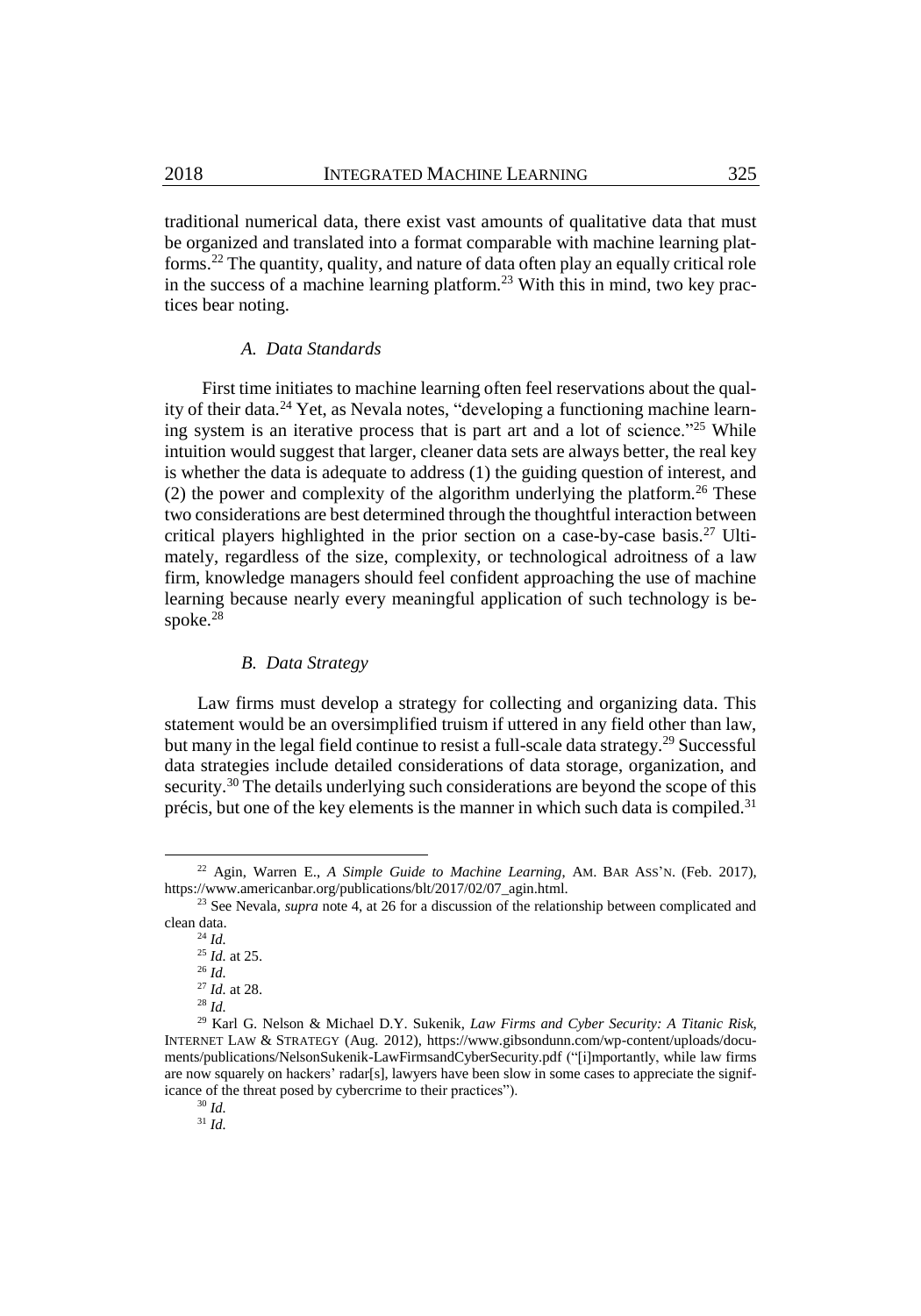In short, one of the most critical aspects in effectively compiling useful data is to develop a data compilation strategy*.* This strategic element entails enlisting buy-in from lawyers on the need for such data, as well as how best to collect such information during the course of their normal practice.<sup>32</sup>

#### IV. THE LAW FIRM

Finally, and most importantly, the law firm itself must proactively prepare for the integration of machine learning.<sup>33</sup> Successful integration of high level technology requires a long-term commitment by all members of the law firm—they all stand to enjoy the benefits, but must also all align their strategy and behavior in order to ensure optimal results. <sup>34</sup> In this vein, firm-wide commitment must be enlisted for (1) the value of the concept, (2) the application of results, and (3) the continued collection of data.

#### *A. Commitment to the Concept*

Few attorneys enter the profession with the goal of practicing alongside artificial intelligence, and many may find the mere prospect of machine learning anathema to the staid profession of law.<sup>35</sup> Chief knowledge officers must anticipate that a firm's legal force runs the gamut of technological receptivity and attempt to foster firm-wide buy-in.<sup>36</sup> Doing so will require, at minimum, the following guiding principles.

#### *1. Let Lawyers Make Sense of It*

Machine learning platforms are excellent at distilling complex correlations and predicting outcomes, but often fail to provide the explanation for why such connections exist.<sup>37</sup> Engaging attorneys in the critical aspect of explaining the causation underlying such relationships integrates the practitioner with their technology in a fundamental way.<sup>38</sup> Nevala highlights the importance of telling the story that underlies the data, and utilizing practitioner expertise to do so engenders long-term commitment.<sup>39</sup>

l

<sup>32</sup> *See* Sharon D. Nelson & John W. Simek, *Big Data: Big Pain or Big Gain for Lawyers?*, LAW PRACTICE MAGAZINE (Aug. 2013), https://www.americanbar.org/publications/law\_practice\_magazine/2013/july-august/hot-buttons.html.

<sup>33</sup> *See generally* Surden, *supra* note 2.

<sup>34</sup> *Cf. id.*

<sup>35</sup> *See* Nelson and Sukenik, *supra* note 30.

<sup>36</sup> Nevala, *supra* note 4.

<sup>37</sup> Surden, *supra* note 2.

<sup>38</sup> *Id.* for general discussion of capacity of machine learning; s*ee also* Nevala *supra*, note 4, at 32, in which she astutely notes the difference between prediction and causation.

<sup>39</sup> *See* Nevala, *supra* note 4, at 41.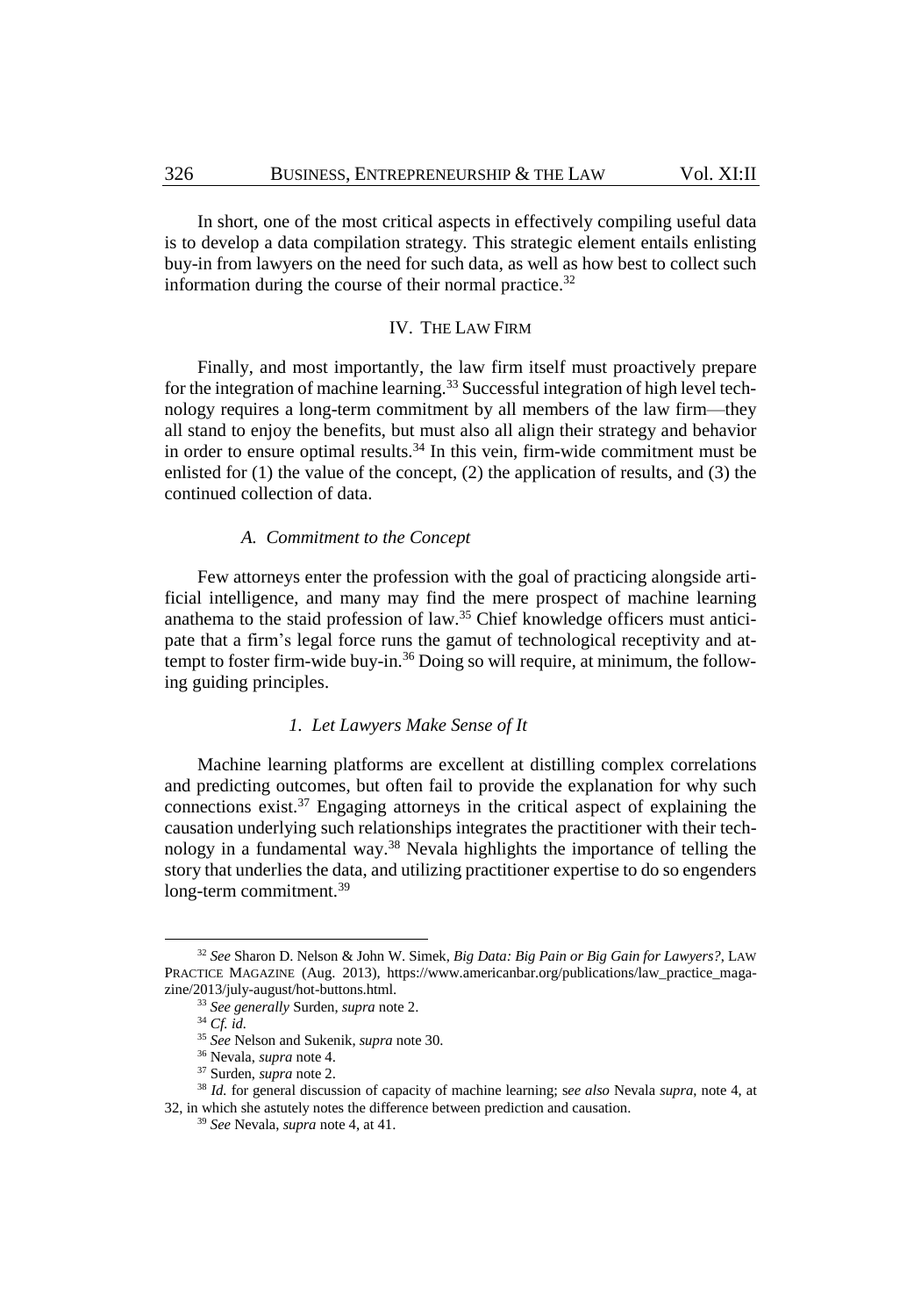#### *2. Guide Process with Clear Questions*

Effective use of machine learning requires clear, guiding questions at the outset—ideally developed by legal practitioners.<sup>40</sup> Armed with exquisite technology, users often feel the urge to experiment randomly with data analysis in order to see what comes up.<sup>41</sup> Unfortunately, such experimentation can not only lead to spurious conclusions, but also stymie buy-in efforts by creating the image of a technological hammer looking for a nail.<sup>42</sup> Guiding analysis with discrete functional questions of interest developed in connection with practitioners goes a long way toward enlisting buy-in.<sup>43</sup>

#### *B. Commitment to Application*

The optimal usage of machine learning platforms involves a balance between human and machine—adept attorneys utilizing the technology to augment and reinforce their decision-making. Put differently, Surden notes that machine learning formalizes "statistically to some extent what lawyers often do intuitively."<sup>44</sup> While in theory this may sound simple, it requires a great deal of consideration by attorneys on how they will apply this to their practice.

Of the many issues at stake, attorneys must determine the extent to which they will use such analytics in their decision-making as well as their client management. What happens when the analysis runs contrary to their intuition, and how do they use the analytics to manage client expectations? The answers to these questions are as difficult as they are varied, but the only way in which to truly enjoy and gauge the success of their machine learning programs is to develop a uniform commitment as to the manner in which the technology is applied.

#### *C. Commitment to Data Collection*

Related to the above point, practitioners must make a commitment to continuous and robust data collection. This point takes on special importance in the legal environment because while legal information has historically always *accumulated* in law firms, it has not always been strategically collected. In order to strategically collect data, the behaviors of attorneys (and paralegals) may have to change in order gather the data needed to make the most of machine learning. Even if no additional data needs to be collected from clients, there are likely ways in which legal professionals can record and organize their data to enhance the effectiveness of their technology. Much akin to the questions surrounding application of this

l

<sup>40</sup> *See* Nevala, *supra* note 4, at 34.

<sup>41</sup> *Id.* at 36.

<sup>42</sup> *Id.* at 38.

<sup>43</sup> *Id.* at 34.

<sup>44</sup> *See* Surden, *supra* note 39, at 104.